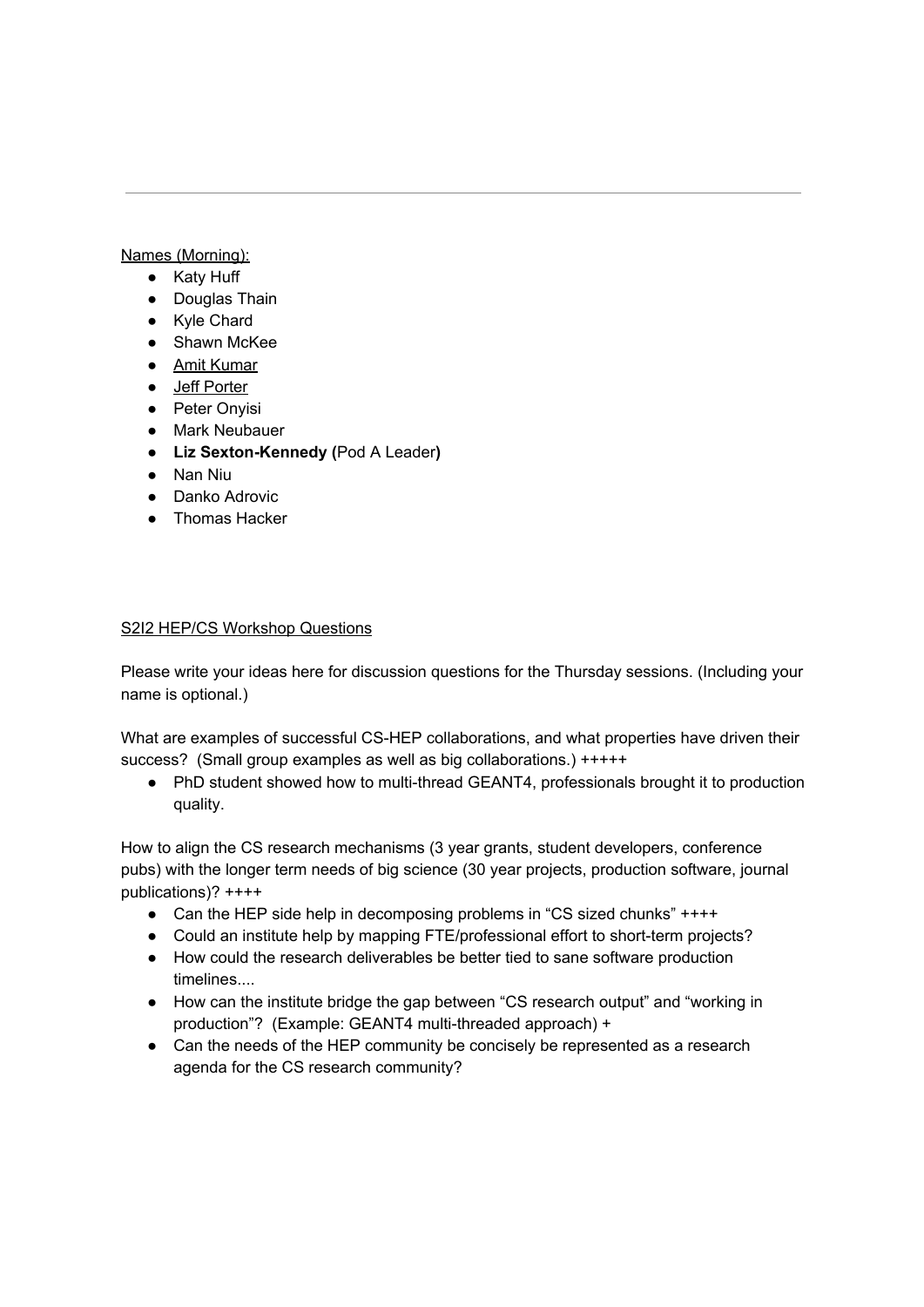How to engage a broader slice of the CS community and make scientific computing more respectable within CS circles? (A commonly heard complaint in CS: scientific computing is a "niche" research area.)+

- What are the economic drivers for CS departments? Is it student training? +
- Can we align with industry? In terms of tools and techniques. +
- Can the institute have a training arm that fulfills a software-engineering-related training role (e.g. a massive expansion of Software Carpentry type material, Astro-hack week.)?
	- Would this solve both the skills issue in LHC/HEP as well as help students to be employable if they end up in CS industry instead? ++
- Is the tax (need to address non-interesting problems to get to the interesting ones) too high for CS people to get involved with scientific applications
	- Is there a way to lower the barrier to collaboration?

What CS technologies, techniques, and trends could the HEP community adopt, rather than doing everything internally? (Keeping in mind the long time scales and production needs of HEP.)+

- Ex: Amazon AWS "Batch" was just announced (still in beta), which could supplant existing batch facilities.
- Geoscience Dataspaces: software for data management and reproducibility of scientific research results.
- Could the institute survey artifacts out there, and evaluate them for suitability in HEP?+

As pointed out in Frank's talk, there are detector differences that demand differences in the software implementation.

- Where can we / should we place that line below which contains the necessarily different implementations? And then above which could benefit from commonality.
- What is scientifically safe to share across experiments that are intended to be independent cross checks on each other?
- If there is a bug in a common component that affects a scientific result, is that too big a risk?
- E.g. there could be common systematics in generators or tracking software, but not likely in software to deliver data and launch workflows onto computer resources. Can the institute help determine the risk/reward proposition for different layers or of the software stack or domain problem?

The S2I2 will not be trying to solve all problems for HL-LHC. Rather, it will be laying out a set of software activities for US Institutions for which the US can play a leading role.

• What are the areas that the S2I2 should play a leading role in, informed by activities within the US HEP and CS communities?

Machine Learning is a very active area of HEP research.

- Is same true for US CS?
- Could ML be a focus area of the S2I2 where the US could play a leading role?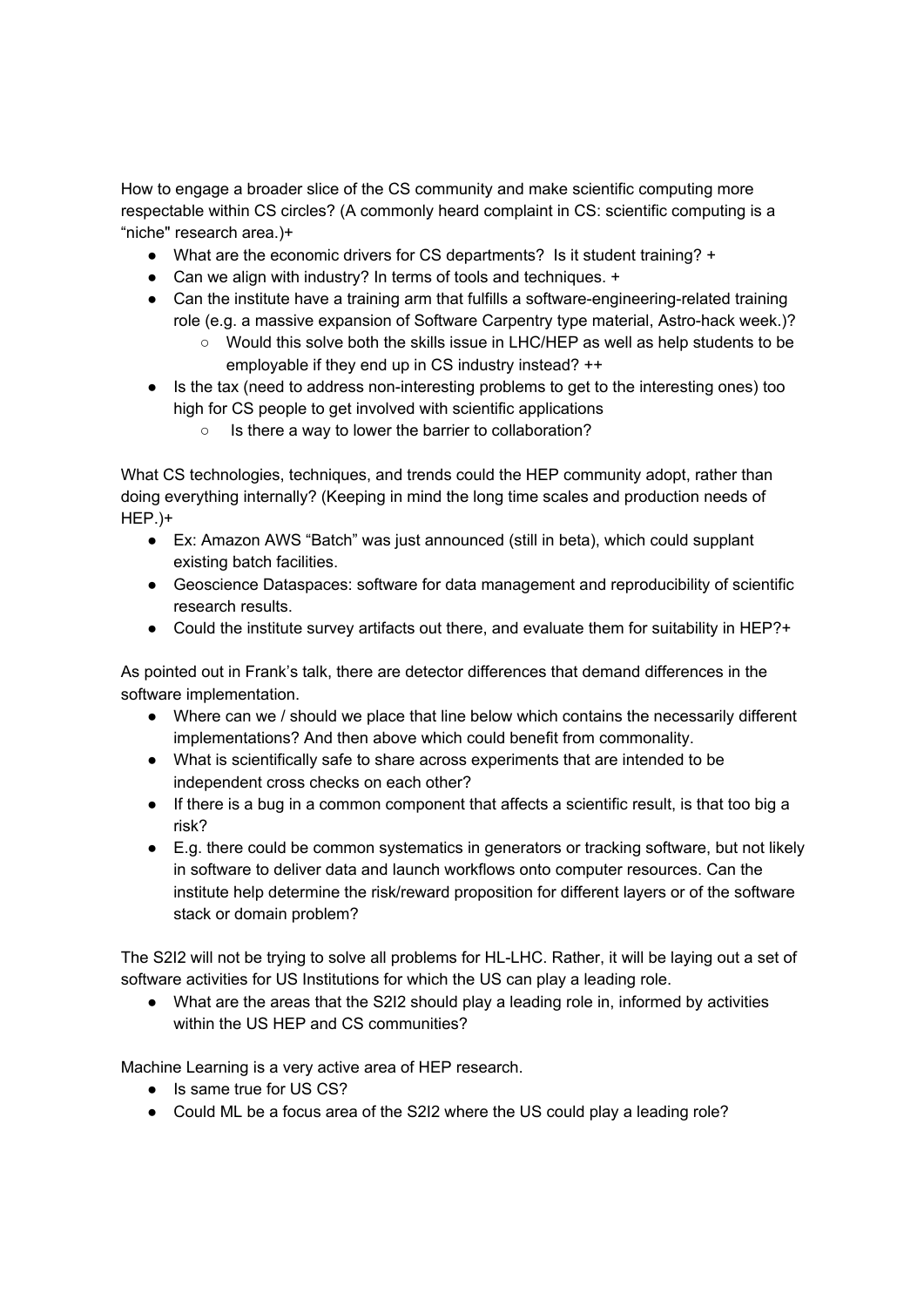- What areas in LHC physics would benefit from ML?
- What training data and expert classified datasets are open and available for use by the CS community to develop and assess new ML approaches?
- "Simple" interchange formats?
- How can we deal with the issue that our training data may not accurately describe the real world?
- How could the CS community be incentivized to participate in HEP ML activities? What would be the reward for dedicated and sustained efforts from CS students and researchers?
- **。**

The software and computing activities should be driven by the physics that will be done in the HL-LHC era, not the physics being done now. What we that be? Given that we just went through large increases in center-of-mass energy (7 -> 8 -> 13 TeV), we are looking mainly looking for new particle production and also Higgs in previously unobserved channels. If we find such new particles, we'll be showered with money to follow up and maybe our S&C problems are lessened. But the more likely scenario is that we won't find such particles and instead we'll

- How does this change what we do in computing?
- Shouldn't we just be trying to do these things anyway to be nimble?

Could HEP describe some long-term challenges that don't need to be solved immediately, but that CS people could go off and think about? (D. Katz)+

What CS research challenges exist within HEP where CS researchers could contribute to HEP but also receive recognition for their work in the CS community? (D. Katz)

How could an HEP software institute facilitate interactions between the CS and HEP communities?

What are the incentives for such collaboration for HEP people? For CS people? For non-CS people? E.g. recognition, funding, publications, students, new problems to solve, new places to apply technologies, new solutions to current problems, pride in working on a global-scale problem.

How can we create "crystallization points", shared artifacts that allow the encoding of tools and practices of the two communities and that can be improved over time? (Successful examples are wikipedia, linux kernel, docker registry)

• Along these lines DIANA HEP (in particular Kyle Cranmer and Lukas Heinrich) is working on some of this in the form of preserving analyses with use of Docker (c.f. RECAST). Though Docker has some problems with HPC envs(?) (M. Feickert) This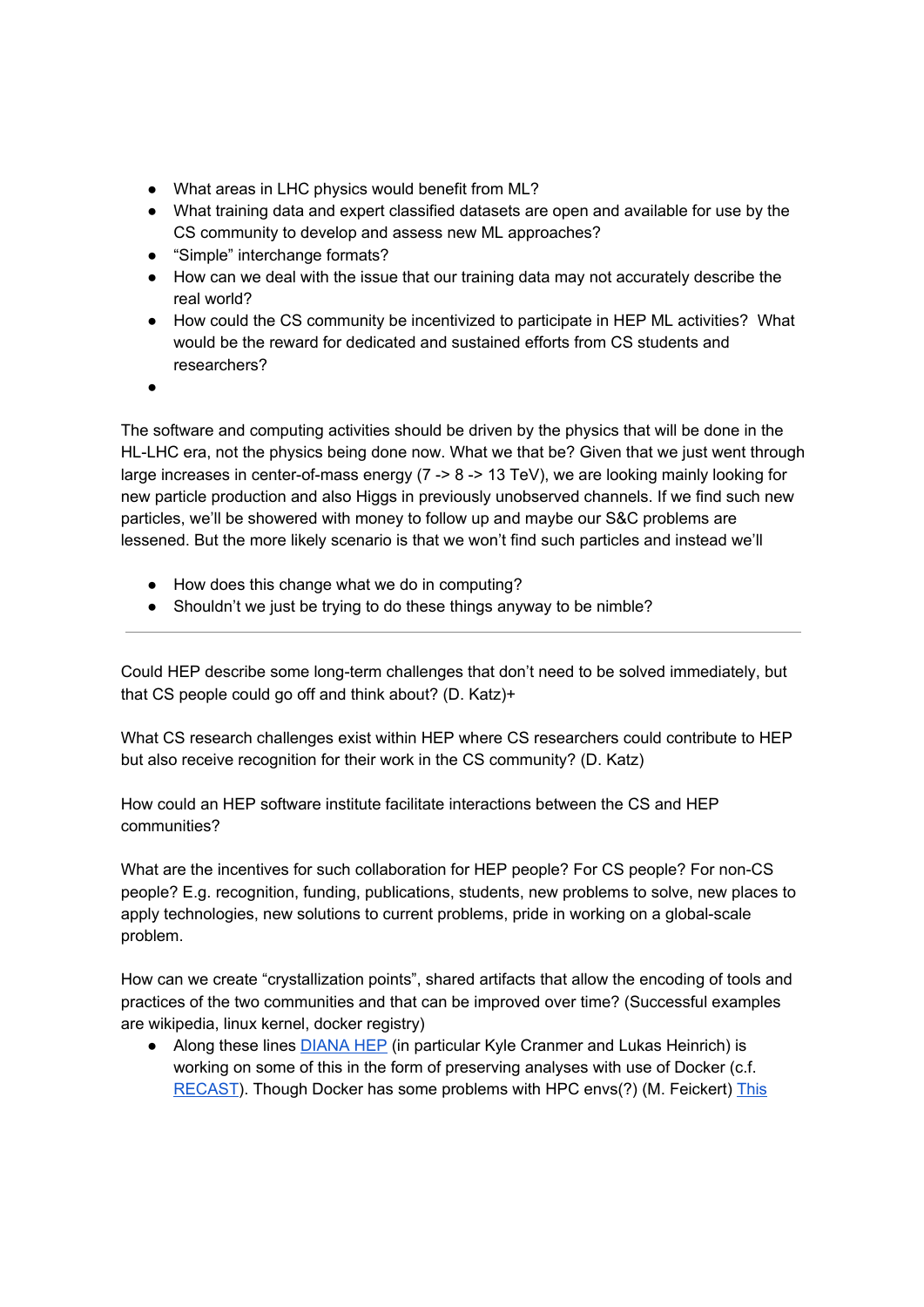article has useful pointers to efforts making software containers viable for HPC (C. Maltzahn).

●

Re: data "privatization" in Frank's presentation (commentary here from R. Gardner):

- "Public" and "private" have different meanings in collaborations. In Frank's talk "public" meant datasets available collaboration-wide, e.g. public to the collaboration, and private meaning the end-stage datasets specific to an analysis and not necessarily registered in the experiment's official catalogs, even after publication (Frank correct me if this is wrong).
- The implication of this if true is that it prevents full reproducibility of a published result; there's a little "black hole" of data (and potentially software) between the collaboration datasets and the final plots and figures data.
- In the future we want "published" results to come with published data, and software, allowing for reproducibility by future analysts.
- How can CS help here? (many projects out there are they addressing problems relevant to the scale and timeframe of HL-LHC?)
	- $\circ$  Check out the Popper convention -- this effort views reproducibility as a software engineering problem (the dev/ops community has already sophisticated tools to reproduce behaviors in a continually evolving software artifacts) and is partly funded by the Big Weather Web NSF SI2-SSI project. It's a convention, not a particular tool set (although tools need to be "scriptable"). So it should be applicable to a wide variety of domains. It's also scalable because it uses git for provenance and the git repositories include large resources by reference.
- (D. Katz: see https://mpsopendata.crc.nd.edu for some work in this area)

What role common data formats play in fostering collaboration with computer scientists. I.e. moving away from ROOT formats to open formats, those used e.g. in other data driven sciences? (R. Gardner)

How can CS help build frameworks/organization/processes that incubate software from the S2I2 into open source projects? Do organizations like AMPLab – UC Berkeley which build tools that have strong industry-coupling and support apply? How do we avoid building HEP unicorns, but technologies that are potentially of broad interest and with large, open development communities? (R. Gardner)

● Check out Center for Research in Open Source Software (CROSS) at UC Santa Cruz. The research project portfolio is currently skewed towards storage systems but the goal is to create a career path for Ph.D. students to become open-source software leaders. The membership agreement and the bylaws are strongly inspired by NSF's U/ICRC concept.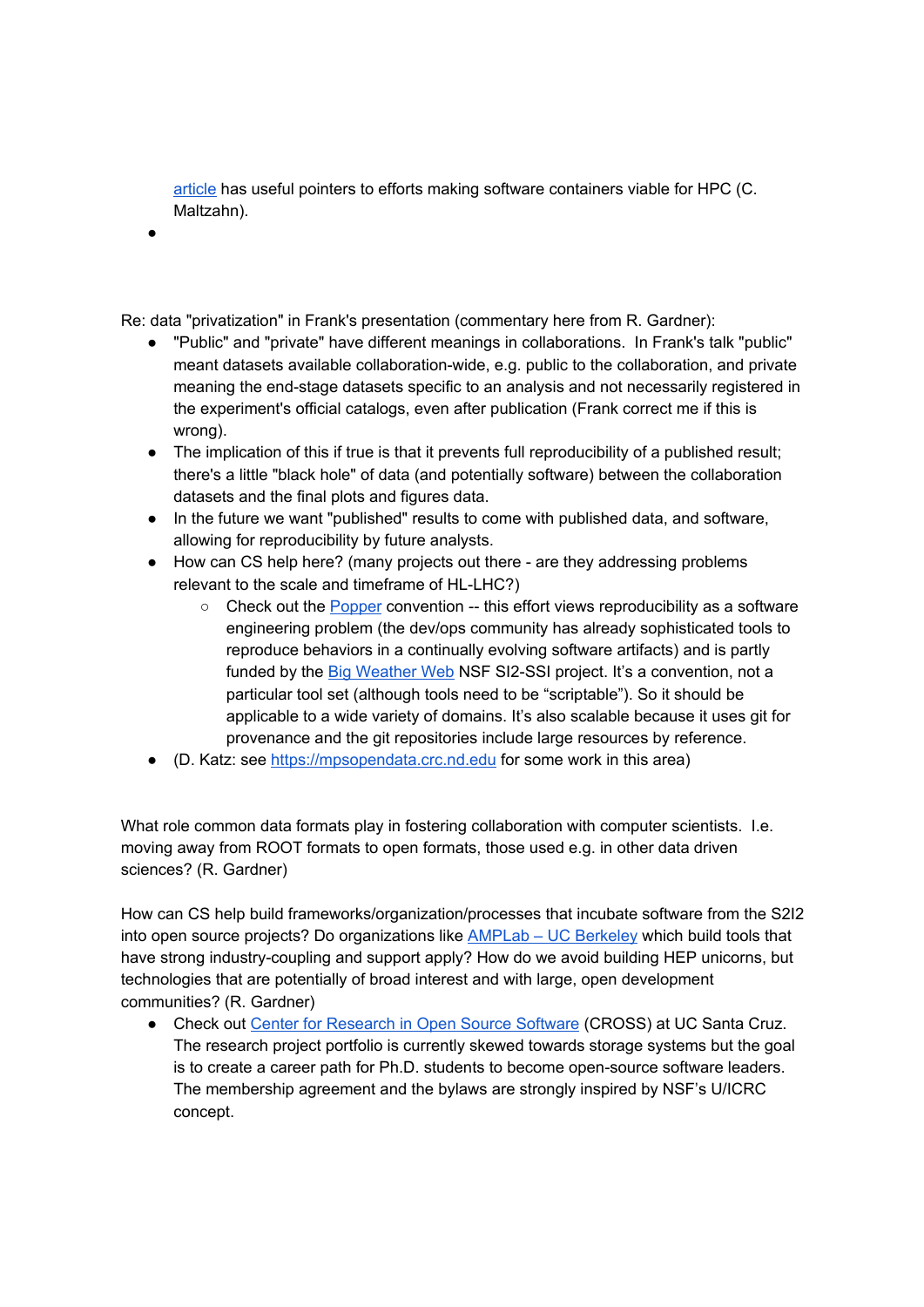● Red Hat also provides great resources for open source in education.

What open source tools supported by industry can the HEP community use to solve its problems? Some good examples are OpenStack and LLVM (Spark, Tensorflow, also various commercial "AI as service" offerings, see IBM Watson for example), are there more out there? (L. Sexton-Kennedy)

Which of the many specialities in CS is most useful for HEP? (consider: machine learning, software engineering, computer vision, programming languages, networks, databases, complexity theory, robotics, human computer interaction, systems, architecture, ...) (N Ernst)

- This isn't an answer in full, but some examples of where applications of the above are currently being used in HEP (M. Feickert)
	- Machine Learning (DOI's and e-Prints): 10.1038/ncomms5308, arXiv:1609.00607, arXiv:1612.01551
	- Machine Learning and (some) Computer Vision: 10.1088/1748-0221/11/09/P09001, arXiv:1611.05531
	- Programming languages (incomplete, others please add): C++ (ATHENA, ROOT), Python (PyROOT, applications of scikit-learn)
- It may be helpful to look toward branches of physics, science, and engineering that have similar challenges to HEP, such as complex and enormous data, shared algorithms for data processing, large scale simulation validation needs, a tension between public and private data etc. (K. Huff)
	- These disciplines may be using CS-developed tools, workflows, etc. which might have worth in HEP.
	- Alternatively, perhaps these fields have learned lessons through software engineering / algorithmic / data management pitfalls that HEP might like to avoid.
	- I personally think of Astronomy (see: SDSS), Nuclear Engineering (see: evaluated nuclear reaction cross sections).

Is it fair to ask what level of involvement an institution what's to have in HL-HEP and CS-HEP (Amit K.)

What are the challenges of today's HEP software, and its adoption and scalability on emerging hardware or OS virtualization software that one has to think beyond those? What pieces of this software CS-HEP collaboration can be sliced for CS community to work on with a clear definition of expectations? (Amit K.)

Given the life cycle (for lack of a better term) of a researcher in HEP (transient employment… 5 years grad -> 3 years postdoc -> 3 or 5 year grant timelines etc.), what software workflows used in CS/SoftwareEngineering/Industry could reduce (even better, completely automate) the enormous burden of legacy software maintenance in HEP applications? Is greater adoption of